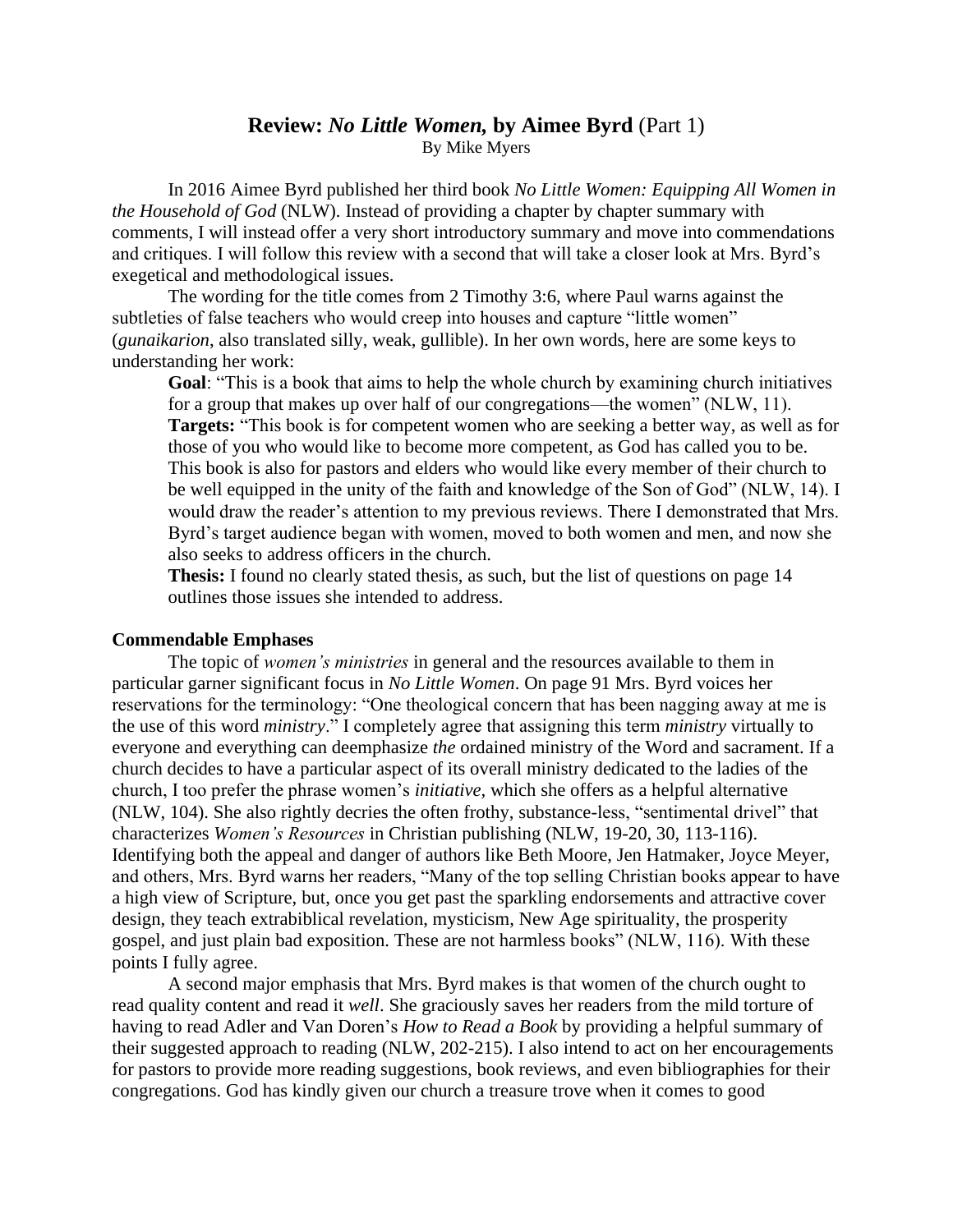literature. Pastors—myself included—need to encourage and direct their people to take up and read good books.

Finally, I was thankful that Mrs. Byrd also spent a significant amount of time urging her readers to love good theology and also carefully to discern false teaching. Her ninth chapter *Honing and Testing our Discernment Skills* provides some helpful questions to ask while reading, especially about the author's hermeneutical approach, theology, and anthropology. She ends the chapter with a "workshop style" section, in which she provides excerpts from popular authors within Christian publishing with a view to identifying errors in their content and approach.

### **Critique**

## **Exegesis and Biblical Theology**

While discussing the need to guard against bad hermeneutics, Mrs. Byrd rightly identifies a serious problem: "Too often authors will read their own meaning into a text—one that fits their own teaching—rather than studying the passages and submitting to the meaning that is in the text. Often an author makes good and valid points while using poor exposition of Scripture to prove them, and that is a shame…we should never play fast and loose with God's Word" (NLW, 236-237). Also, "We shouldn't accept bad theology just for the sake of encouraging women to teach. All teachers should have the same standards for content and methods" (NLW, 149). To these statements I completely agree. Let us see if she follows her own advice.

Mrs. Byrd introduced the discussion of Eve's failure in the Garden of Eden very briefly on pages 24-25. Instead of going into detail at this point, she opted to outline her understanding of the term *ezer* (a topic I will focus on in the next installment of this review). In this early section she asks, "Why didn't [Satan] approach Adam? Was it because Eve was more susceptible to error?" Leaving that question unanswered, she seems to pivot to another topic by saying, "He [Satan] went for a target of value to bring about Adam's fall" (NLW, 24). In chapter three she returns to this subject. There she lists several different points highlighting Eve's failure, including operating as man's opponent rather than ally, not warning Adam to turn away from evil, being hospitable to the enemy (see below), misquoting God, and failing to be a cobelligerent with Adam against evil (NLW, 69). While this is not wrong *per se*, most of these emphases are nowhere in the text of Genesis 3. On this side of the Fall, when we read Genesis 3, we are rightly suspicious of the serpent. However, Eve would have had no reason to suspect evil. In other words, in her state of innocence Eve had no inclination to fear, but rather an obligation to obey God.

So what should our first mother have done? Mrs. Byrd actually identifies the right answer in her first book *Housewife Theologian.* There she wrote, commenting on 1 Timothy 2:14-15,

[Paul] appeals to Eve's being deceived by Satan. *Remember, before the fall Adam was to be the leader, and here we have Eve taking up this supposed theological discussion all on her own. Did she adequately represent her husband in her radical decision to disobey God?* Paul's argument is not chauvinistic, rather it is lovingly showing forth the relationships God has ordained (*Housewife Theologian*, 33; emphasis mine).

Eve erred not by failing to be a "cobelligerent with Adam against evil enemies," but by engaging in this questionable conversation in isolation from the man from whom and for whom she was made (Gen. 2:22). For reasons unknown Mrs. Byrd does not mention 1 Timothy 2 even once in this section. It seems that if her views have not changed, certainly her emphasis has since writing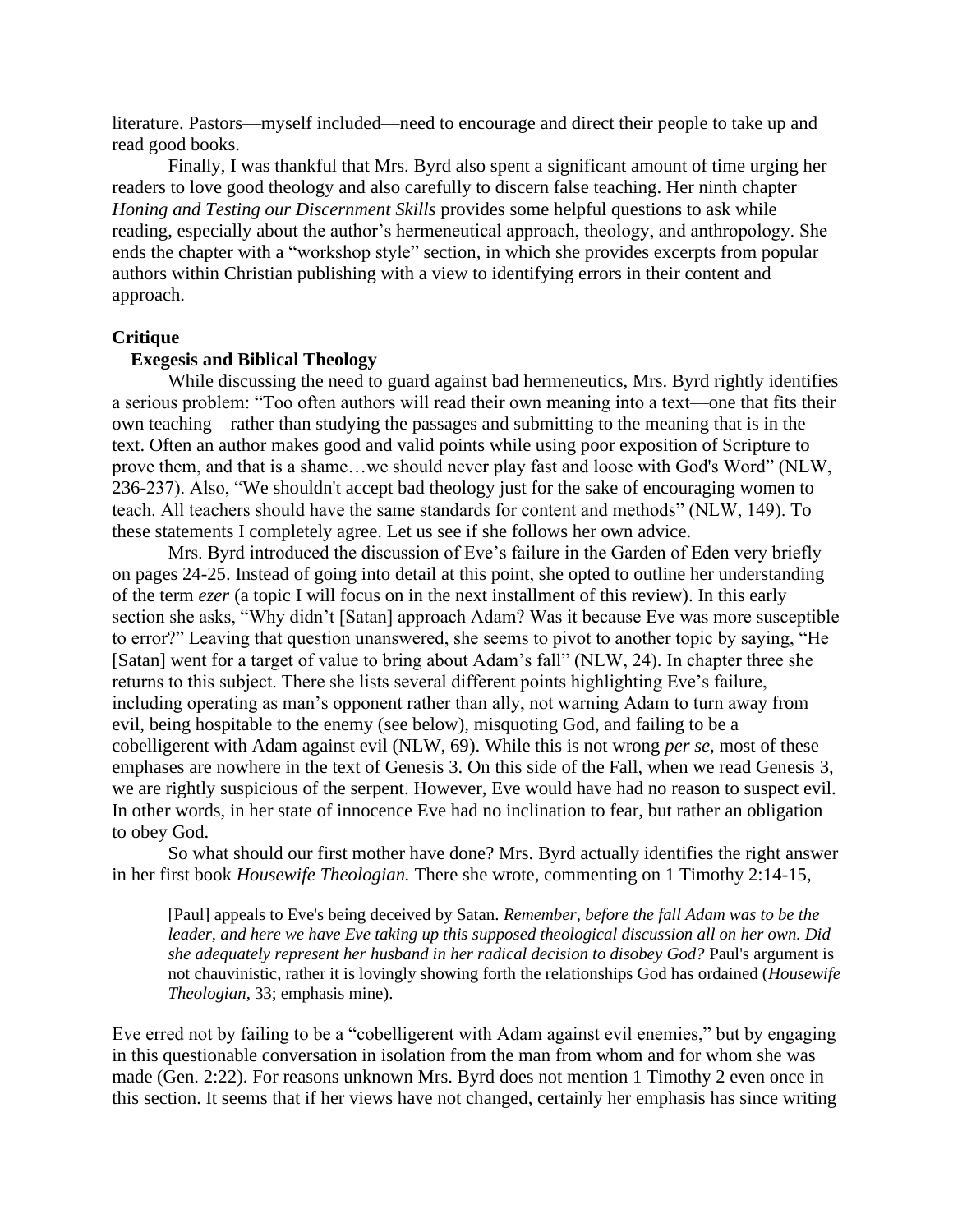*Housewife Theologian*. I believe that this is an example of the author trying to make a point while using poor exposition of Scripture (see warning above).

The novel concept of Eve's failure in showing "hospitality" to the serpent appears again later in the same chapter. Mrs. Byrd tries to stretch her theme from the Garden into the home of Mary and Martha: "Unlike Eve, Martha is hospitable to the good teacher. Jesus doesn't creep into her household, either. Martha invites him" (NLW, 80). A couple paragraphs later, while highlighting the importance of discipleship for women, she brings this strange contrast up again, "Eve wanted to recognize good and evil on her own, so she ate the fruit of the forbidden tree, the one forbidden by the source of Good. Mary sat at the feet of Good and fed on his word" (NLW, 81). Luke 10:38-42 has nothing to do with a strained and forced parallel between Mary, Martha, and Eve, not even by way of contrast. This is simply bad exegesis and a poor attempt at biblical theology.

## **Representation of Sources**

Another major problem in *No Little Women* is Mrs. Byrd's poor representation of sources. I will provide two examples. First, she grossly misrepresents John Piper on pages 139- 140. I will cite a somewhat lengthy portion of her own words and then identify the problems:

There has been some troubling teaching under the banner of biblical manhood and womanhood that concerns me. Nowhere in Scripture do we read that all women submit to all men. So why would we teach that 'at the heart of mature femininity is a freeing disposition to affirm, receive and nurture strength and leadership from worthy men in ways appropriate to a woman's differing relationships'? I am not constantly looking for male leadership in my life. I am a married woman and a member of a church, and I understand the order needed in a household, but male leadership does not define my femininity. I'm not looking to my male neighbors, coworkers, or mail carriers to nurture their leadership. This kind of teaching perpetuates a constant authority/submission dynamic between men and women that can be very harmful. And because of it, there have been even stranger applications, such as why it would be ok for a man to ask directions from a housewife in her backyard if he were lost. Why would this even be a question? (NLW, 139-140)

First, John Piper *does not* teach that all women should submit to all men. While Mrs. Byrd does not explicitly claim that he does, the proximity of her statement to his words (in quotes above) leads the reader to think otherwise. The section in quotes is Dr. Piper's own "description" of womanhood from *Biblical Manhood and Womanhood* (BMW). In that book, Dr. Piper proceeds to explain what he means, and what he does not mean, over the course of six pages (46-52). All the while, he qualifies by saying his definition "is not exhaustive. There is more to femininity, but not less" (BMW, 46). Mrs. Byrd's immediate criticism seems either to misunderstand or to disregard Dr. Piper's words. He clearly says not to look for male leadership *generally*, but from *worthy men in ways appropriate to a woman's differing relationships*. He never speaks of nurturing a mail carrier's leadership. Finally, the strawman she produces about the housewife's directions completely misconstrues Dr. Piper's words. He mentions this by way of illustration, not by forceful application. Here are his own words:

"To illustrate: it is simply impossible that from time to time a woman not be put in a position of influencing and guiding men. For example, a housewife in her backyard may be asked by a man how to get to the freeway…She has superior knowledge that the man needs and he submits himself to her guidance. But we all know that there is a way for that housewife to direct the man that neither of them feels their mature femininity or masculinity compromised" (BMW, 50).